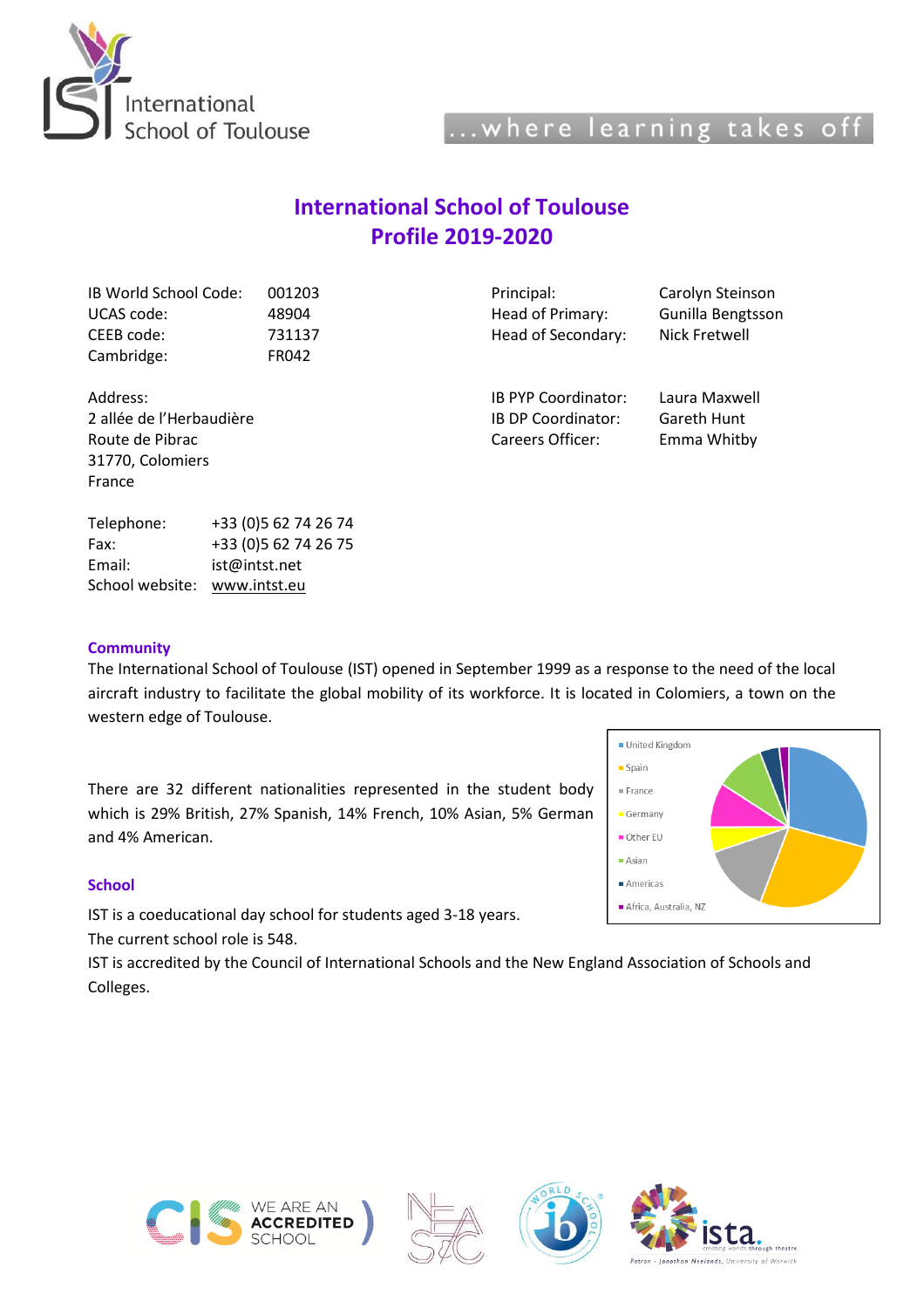

#### **Curriculum**

The Primary School caters for pupils in Kindergarten 0-3 and Grades 1-5 from a wide range of nationalities and offers a curriculum which facilitates mobility for families moving internationally. Some of our students will stay with us throughout their school career, others will join us for a short period and need a curriculum that facilitates their move to another school or country.

The school is authorised to offer the International Baccalaureate Primary Years Programme. The PYP is taught in all year groups from K0 to G5.

The Secondary curriculum is designed to provide students with an education that will prepare them to transition successfully to their next stage of education anywhere in the world.

Throughout the School a high priority is given to developing competence in French to promote both academic achievement and participation in the local community. Spanish and German both as mother tongue and foreign languages form part of the options in the Secondary School.

In the middle school, Grades 6-8, students study a wide range of subjects. All lessons are 1 hour in length and students follow a common programme with courses in English, Mathematics, Science, History, Geography, French, Music, Art, Design Technology, ICT, PE, Drama, PSHCE and either Spanish or German.

Students in Grades 9-10 follow the International General Certificate of Secondary Education (IGCSE) programmes that prepare them for external examinations. All students follow 2-year long courses in English Language, Literature (English, Spanish or German), French, Mathematics and Science. In addition students elect to follow four options from the following choice of subjects: History, Geography, Business Studies, Art & Design, Design Technology, Triple Science, Drama, Computer Science, Music, Spanish, German.

Students in Grades 11-12 follow the two-year IB Diploma Programme as either full IB Diploma students or as IB Diploma Course students. IB Diploma students study six subjects at Higher Level or Standard Level). Students also follow a course in Theory of Knowledge, complete an Extended Essay and participate in Creativity, Action and Service. IB Diploma Course students build a suitable programme from the selection of IB Diploma courses offered; as a minimum requirement, however, they study at least 5 subjects at SL, follow the Theory of Knowledge course and complete CAS. They also have the option of completing the extended essay.

IST is a non-selective school. However, there is an entry policy for the IB Diploma Programmes. Students applying to study for the full IB Diploma should have at least five (I)GCSE passes at grade C or above and at least a B grade for any subjects they want to pursue at IB Higher Level. IB Course students wanting to study any subject at Higher Level must also secure at least a B grade at (I)GCSE.

In the Secondary School class sizes range from 1 to 24.

Currently, the average teacher-student ratio is 1:11.







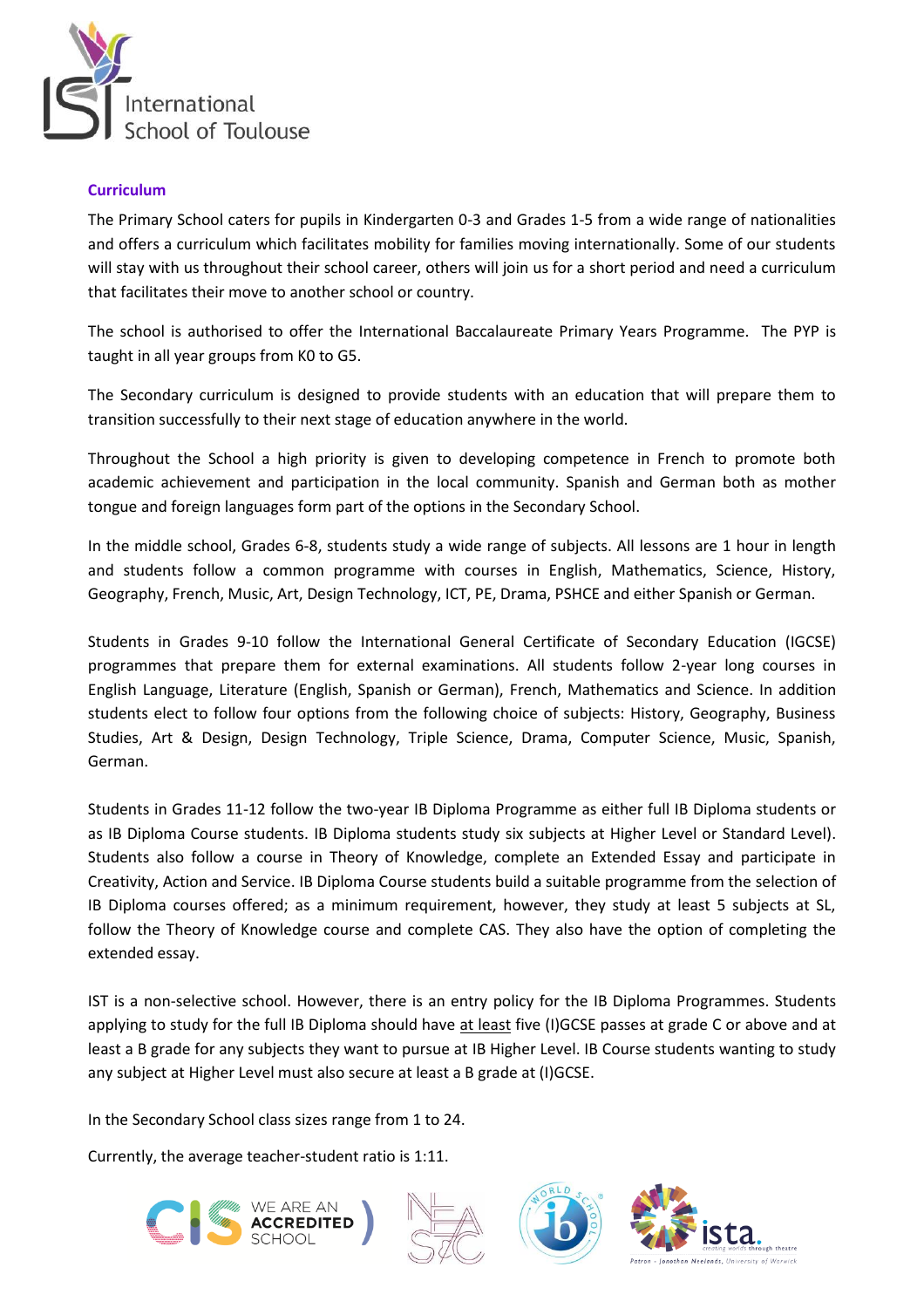

# **Grading and Ranking**

# **Grades 6-10**

The following are the overall grade descriptors used at this level:

- A\* Exceptionally strong knowledge and understanding
- A Very strong knowledge and understanding<br>B Strong knowledge and understanding
- Strong knowledge and understanding
- C Sound knowledge and understanding
- D Some knowledge and understanding
- E Basic knowledge and understanding
- F Rudimentary knowledge and understanding

#### **Grades 11-12**

All assessments carried out at this level are in accordance with the IB guidelines for each curriculum area. The following are the overall grade descriptors used at this level:

- 7 Excellent performance
- 6 Very good performance
- 5 Good performance
- 4 Satisfactory performance
- 3 Mediocre performance
- 2 Poor performance
- 1 Very poor performance

Theory of Knowledge (TOK) is assessed and reported on using an A-E scale, in accordance with IB guidelines:

- A Excellent performance
- B Good performance
- C Satisfactory performance
- D Mediocre performance
- E Elementary performance

#### **Rank**

The International School of Toulouse does not rank students due to small class sizes.







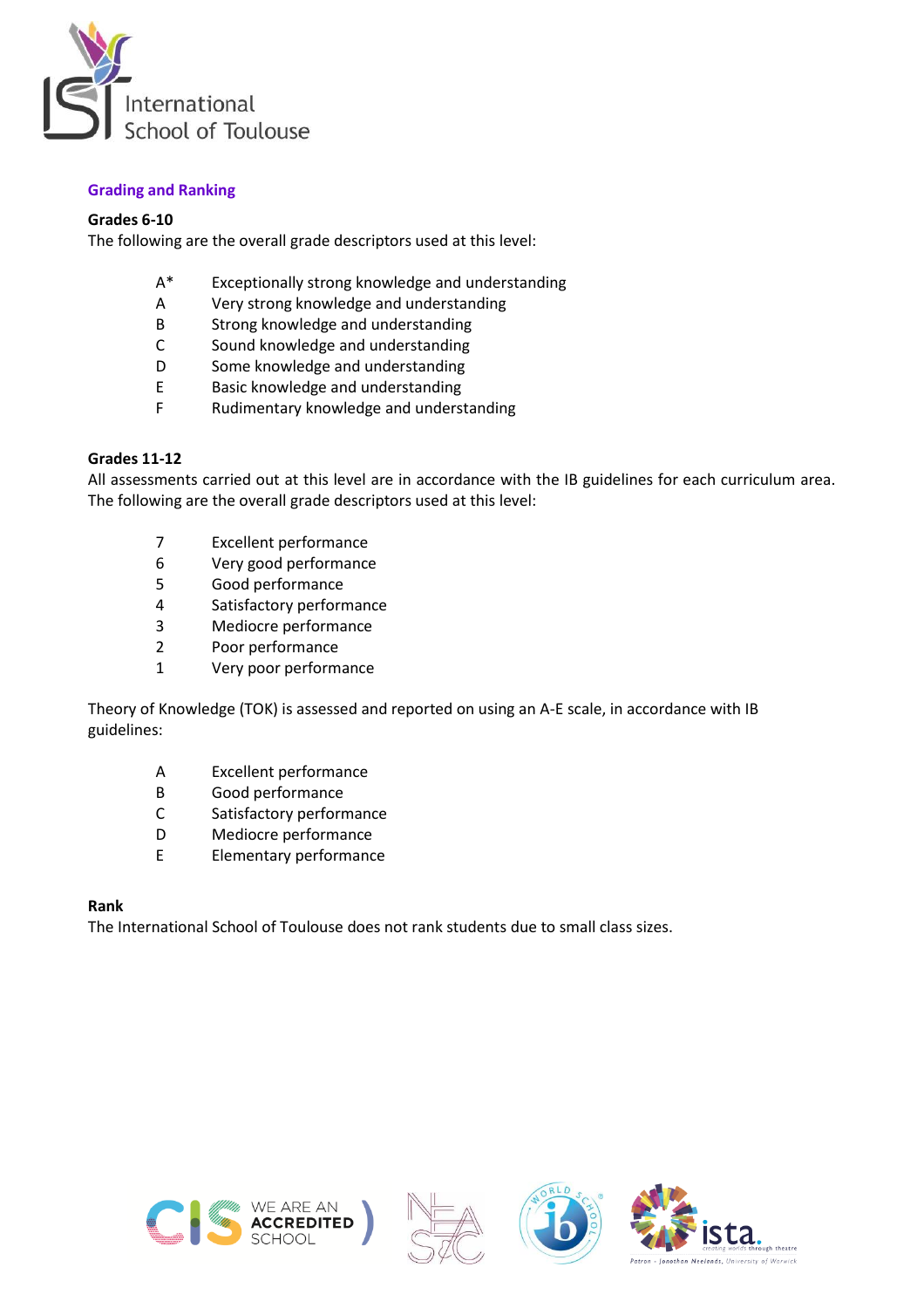

# **IB Subjects Offered**

Biology Business & Management Chemistry Computer Science Design Technology English A Language & Literature English A Literature English B French A Literature French ab initio French B Geography

German A Language & Literature German B History Mathematics: Analysis & Approaches Mathematics: Applications & Interpretation Music Physics Spanish A Literature Spanish ab initio Spanish B Theatre Visual Arts

Theory of Knowledge

# **External Examination Results**

| (I)GCSE       | 2011 | 2012 | 2013 | 2014 | 2015 | 2016 | 2017 | 2018 | 2019 |
|---------------|------|------|------|------|------|------|------|------|------|
| <b>GRADES</b> |      |      |      |      |      |      |      |      |      |
| $A^*$ - C     | 97%  | 90%  | 85%  | 85%  | 90%  | 90%  | 83%  | 93%  | 87%  |
| $9 - 4$       |      |      |      |      |      |      |      |      |      |
| <b>GRADES</b> |      |      |      |      |      |      |      |      |      |
| $A^* - A$     | 59%  | 34%  | 51%  | 44%  | 45%  | 50%  | 32%  | 45%  | 37%  |
| $9 - 7$       |      |      |      |      |      |      |      |      |      |

| ΙB<br><b>DIPLOMA</b> | # DIPLOMA<br><b>CANDIDATES</b> | #<br><b>CANDIDATES</b><br><b>WHO</b><br><b>PASSED THE</b><br><b>DIPLOMA</b> | <b>IST</b><br><b>AVERAGE</b><br><b>NUMBER OF</b><br><b>IB POINTS</b> | <b>WORLD</b><br><b>AVERAGE</b><br><b>NUMBER OF</b><br><b>IB POINTS</b> | <b>HIGHEST</b><br><b>DIPLOMA</b><br><b>POINTS</b><br><b>AWARDED</b> | IST<br><b>AVERAGE</b><br><b>GRADE</b> | <b>WORLD</b><br><b>AVERAGE</b><br><b>GRADE</b> |
|----------------------|--------------------------------|-----------------------------------------------------------------------------|----------------------------------------------------------------------|------------------------------------------------------------------------|---------------------------------------------------------------------|---------------------------------------|------------------------------------------------|
| 2018-19              | 19                             | 18                                                                          | 32                                                                   | 29.63                                                                  | 40                                                                  | 5.04                                  | 4.76                                           |
| 2017-18              | 31                             | 31                                                                          | 36                                                                   | 29.76                                                                  | 42                                                                  | 5.66                                  | 4.79                                           |
| 2016-17              | 23                             | 23                                                                          | 35                                                                   | 29.88                                                                  | 45                                                                  | 5.56                                  | 4.81                                           |
| 2015-16              | 24                             | 24                                                                          | 34                                                                   | 29.95                                                                  | 42                                                                  | 5.46                                  | 4.82                                           |
| 2014-15              | 27                             | 24                                                                          | 34                                                                   | 30.24                                                                  | 42                                                                  | 5.44                                  | 4.84                                           |
| 2013-14              | 22                             | 19                                                                          | 32                                                                   | 30                                                                     | 43                                                                  | 5.11                                  | 4.7                                            |
| 2012-13              | 30                             | 28                                                                          | 33                                                                   | 29.9                                                                   | 40                                                                  | 5.41                                  | 4.7                                            |
| 2011-12              | 23                             | 19                                                                          | 33                                                                   | 29.8                                                                   | 45                                                                  | 5.28                                  | 4.7                                            |
| 2010-11              | 17                             | 16                                                                          | 33                                                                   | 29.6                                                                   | 38                                                                  | 5.29                                  | 4.7                                            |